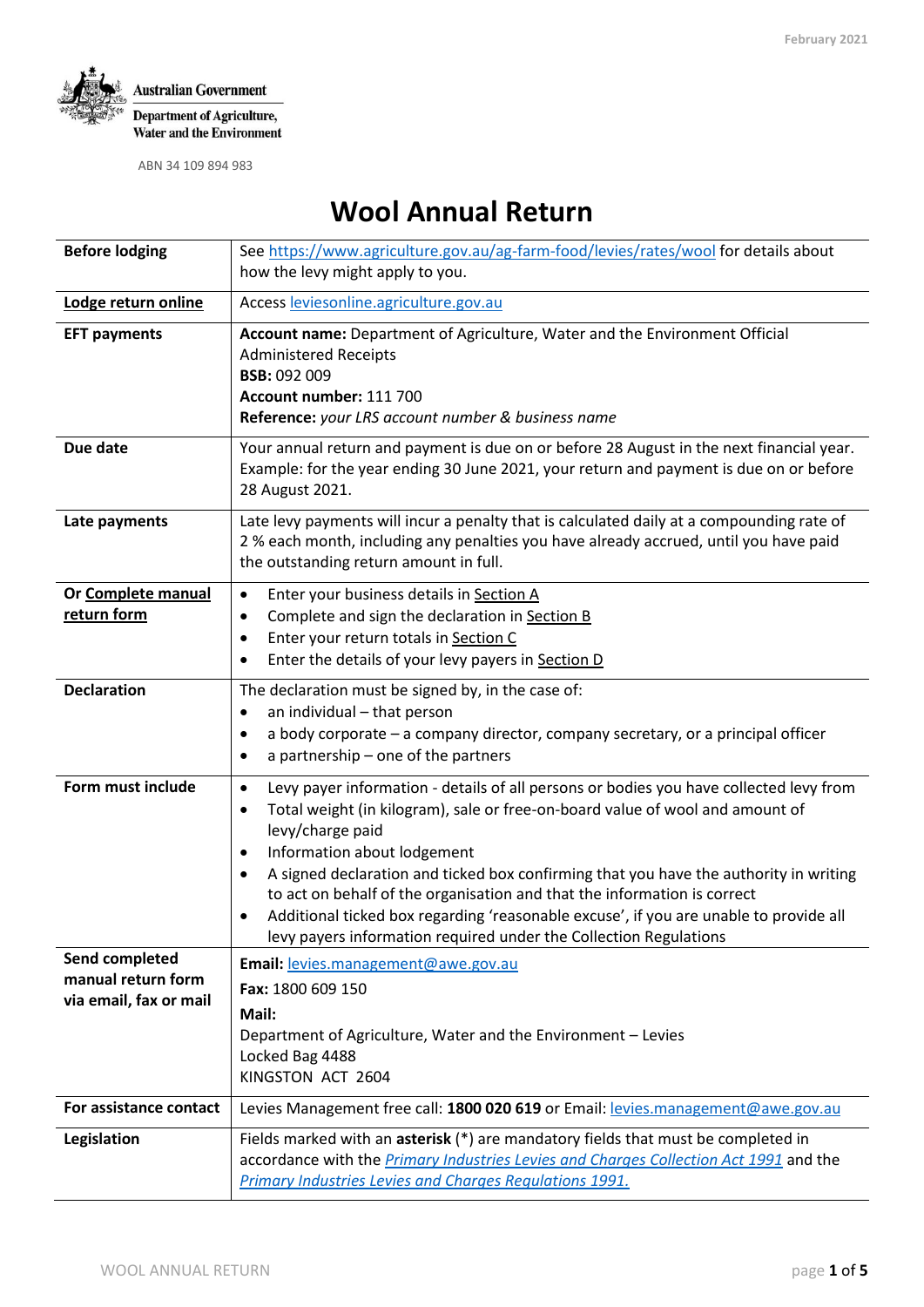

# **Wool Annual Return**

| <b>OFFICE USE ONLY</b> |
|------------------------|
| Date:                  |
| Return ID:             |
| Signed:                |

# SECTION A: Lodgement details

| LRS account number                                                                    |                                                                                                                    | Year ended* | 30/06/            |    |  |  |  |
|---------------------------------------------------------------------------------------|--------------------------------------------------------------------------------------------------------------------|-------------|-------------------|----|--|--|--|
| Please note that your LRS account number is required for account management purposes. |                                                                                                                    |             |                   |    |  |  |  |
| ABN*                                                                                  |                                                                                                                    |             |                   |    |  |  |  |
| Name*                                                                                 |                                                                                                                    |             |                   |    |  |  |  |
|                                                                                       | Please note that name can be either the name of a company or an individual. Please use whichever is most relevant. |             |                   |    |  |  |  |
| Address*                                                                              |                                                                                                                    |             |                   |    |  |  |  |
| Postal Address*                                                                       |                                                                                                                    |             |                   |    |  |  |  |
| Phone                                                                                 | Fax                                                                                                                |             |                   |    |  |  |  |
| Email                                                                                 |                                                                                                                    |             |                   |    |  |  |  |
| Method of payment:                                                                    | Cheque $\Box$<br>Money Order $\Box$<br>$EFT$    <br>Date deposited:                                                |             | Levy/charge paid* | \$ |  |  |  |

#### SECTION B: Declaration

**Declaration: I declare that to the best of my knowledge the information contained on this return form and any attachments is correct in every essential detail.** Giving false or misleading information is a criminal offence.

#### **Provision of Levy Payer Information:**

It is a legislative requirement to provide, in respect of each levy payer to which the return relates, the following *levy payer information:* name, address, contact details (phone number and/or email addresses), ABN (if any) and ACN (if any). If you have **not** provided all the required levy payers' details you must declare below that you are unable to provide all or some of the levy payer information, but you have a '**reasonable excuse**' (refer to section H).

| Title                                                                                                                                                                                                                                                                                                                                                                                                                               | First name* | Last name*        |  |  |  |  |
|-------------------------------------------------------------------------------------------------------------------------------------------------------------------------------------------------------------------------------------------------------------------------------------------------------------------------------------------------------------------------------------------------------------------------------------|-------------|-------------------|--|--|--|--|
| *I have the authority to sign this declaration as a director, secretary or principal officer of the body<br>corporate, partner, owner or other person, authorised in writing to act on behalf of this organisation.<br>have not provided all levy payers information required under the Collection Regulations and declare that<br>am unable to provide the levy payer information which is missing but I have a reasonable excuse. |             |                   |  |  |  |  |
| Signature*                                                                                                                                                                                                                                                                                                                                                                                                                          |             | Date <sup>*</sup> |  |  |  |  |

**IMPORTANT:** It is an offence of strict liability under subsection 24(1) of the *Primary Industries Levies Charges and Collections Act 1991* (**Act**) to refuse or fail to give a return or information that you are required to give in the Act. If you fail to provide the information required under sub regulations 10(4A) and (4B) of the *Primary Industries Levies and Charges Collection Regulations 1991* (Collection Regulations) without a reasonable excuse, you may be subject to criminal prosecution.

**February 2021**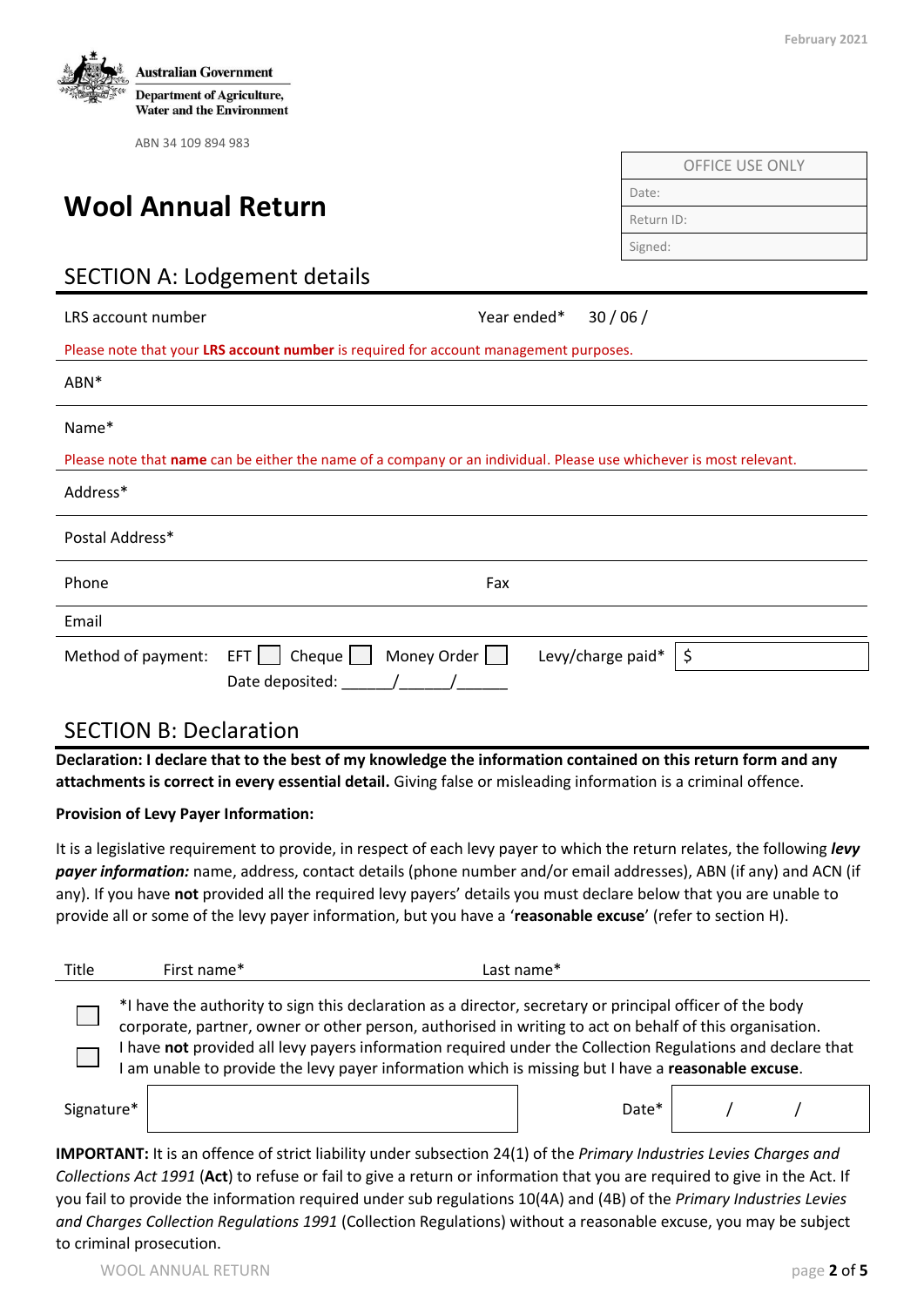

# SECTION C: Total weight, sale or free-on-board value and levy paid

| Commodity       | LMU | TOTAL weight* | (iii)<br><b>TOTAL sale value*</b> | (iii)<br>Levy rate         | $(ii) \times (iii) =$<br><b>TOTAL</b><br>Levy payable* |
|-----------------|-----|---------------|-----------------------------------|----------------------------|--------------------------------------------------------|
| Wool - Domestic | 125 | Кg<br>01      |                                   | 1.5 % of the<br>sale value |                                                        |

GST is not applied to Australian Government levies.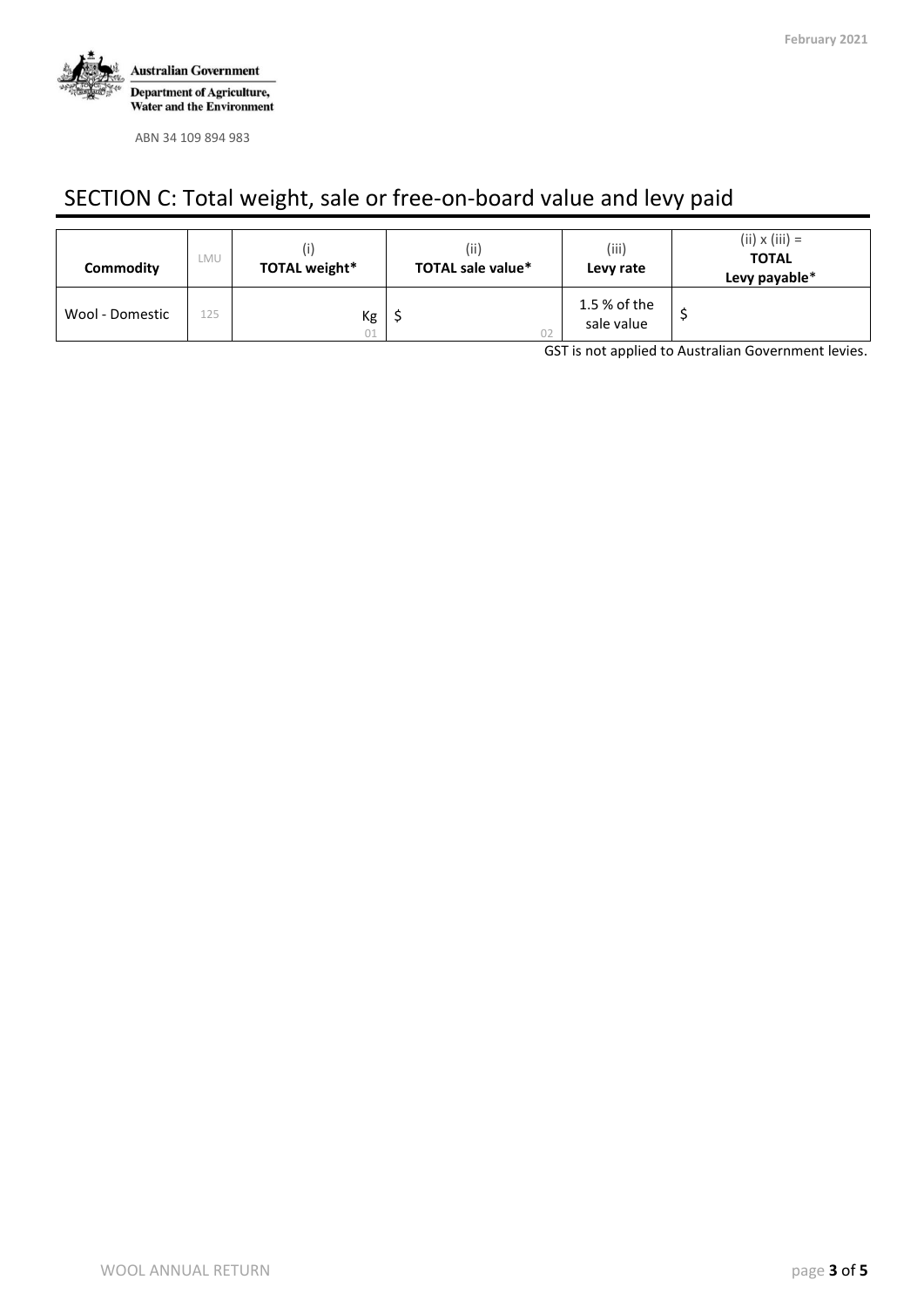### SECTION D: Levy payer details (If you require more space, please print this page again and number sequentially.)

If you do not collect levy on behalf of other producers, please initial here to complete your return

| ABN/ACN* | <b>Full Name*</b> | Address* | Email* | Phone* | Weight*       | Sale Value*         | Levy payable*             |
|----------|-------------------|----------|--------|--------|---------------|---------------------|---------------------------|
|          |                   |          |        |        | kg            | $\ddot{\bm{\zeta}}$ | \$                        |
|          |                   |          |        |        | $\mathbf{kg}$ | $\ddot{\bm{\zeta}}$ | $\boldsymbol{\mathsf{S}}$ |
|          |                   |          |        |        | $kg \mid \xi$ |                     | $\boldsymbol{\mathsf{S}}$ |
|          |                   |          |        |        | kg            | $\ddot{\bm{\zeta}}$ | \$                        |
|          |                   |          |        |        | kg            | $\ddot{\bm{\zeta}}$ | $\boldsymbol{\mathsf{S}}$ |
|          |                   |          |        |        | $kg \mid \xi$ |                     | \$                        |
|          |                   |          |        |        | kg            | $\ddot{\bm{\zeta}}$ | $\boldsymbol{\mathsf{S}}$ |
|          |                   |          |        |        | $kg \mid \xi$ |                     | \$                        |
|          |                   |          |        |        | $kg \mid$ \$  |                     | \$                        |
|          |                   |          |        |        | $\mathbf{kg}$ | .\$                 | \$                        |

#### **Please ensure the total of all figures entered in Section D matches Section C**

Alternatively, you can lodge your wool return online: leviesonline.agriculture.gov.au